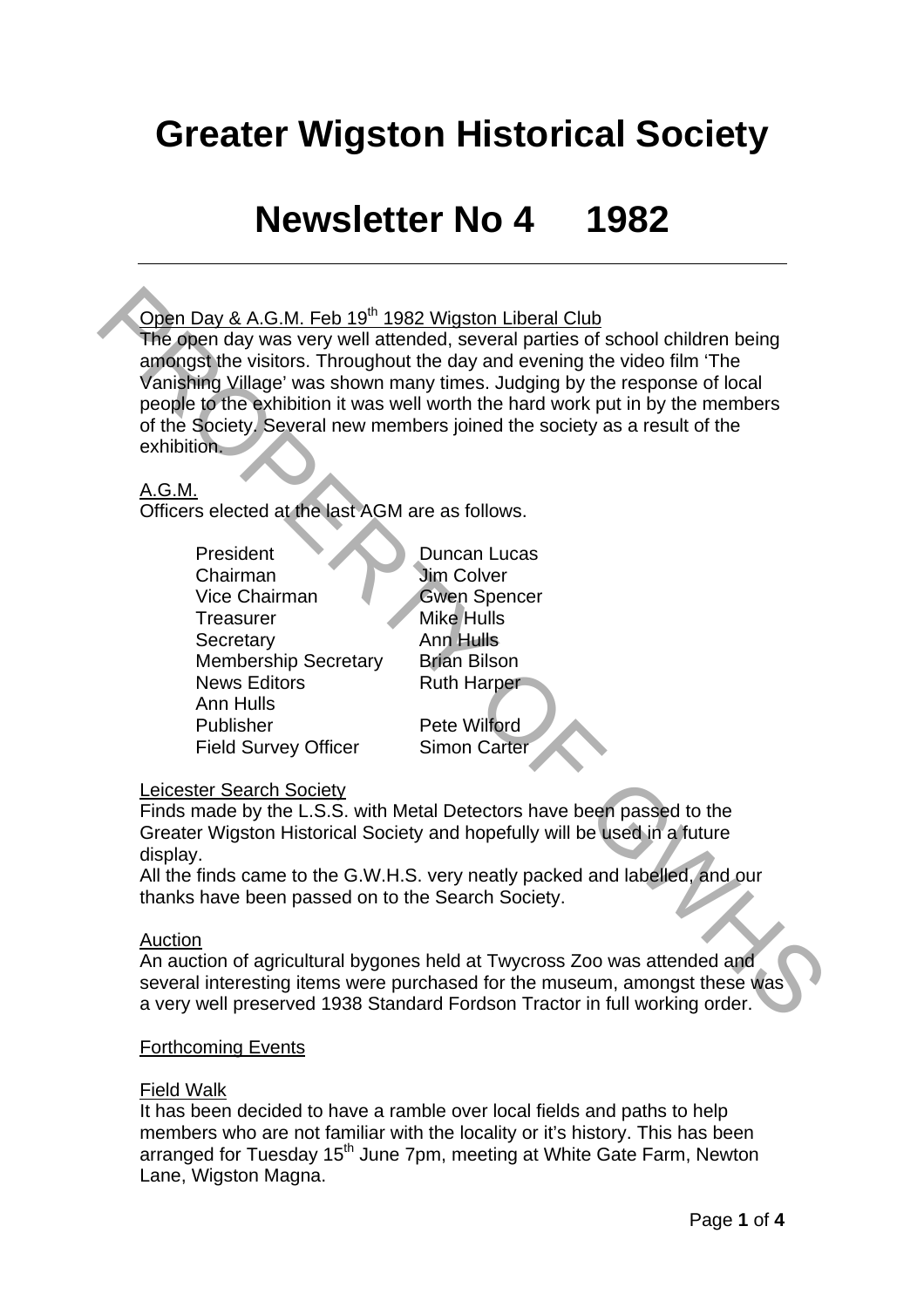### Dig This

It is hoped to start work on excavating the suspected Saxon site starting on Thursday evening 10<sup>th</sup> June 7pm and will continue throughout the weekend. If you are interested please bring your own spade. Perhaps conjecture and some possible evidence will soon be proved right. If so it will be a very choice piece of work by the society.

### Coach Outing

An outing to Cirencester is being arranged for September, though the exact date has yet to be decided upon. At the present time there are no excavations in progress, but the town itself has one of the finest collections of Roman and other artefacts to be found in the country. For details ring 718083. An outling to Ciencester is being arranged for September, though the exact<br>date has yet to be decided upon. At the present time there are no excavations<br>in progress, but the town itself has one of the finest collections o

### The Leicestershire Local History Council

This society of which the G.W.H.S. are members, regularly hold walks, talks, and visits of interest to local history societies. We have included this list so that anyone who is interested may see what is on offer.

#### June 14<sup>th</sup> Monday

Centenary walk around Abbey Park. Meet at the first entrance after Belgrave Road roundabout on Abbey Lane 7.15pm for 7.30pm.

August 14<sup>th</sup> Saturday Outing to Coleorton Hall, House and Gardens, meet 10.45am for 11am

September 12<sup>th</sup> Sunday

Visit to Naseby battlefield and Farm Museum, Naseby. Meet at Purlieu Farm on B4136. Market Harborough . Daventry Road 3.15pm

October 11<sup>th</sup> Monday Talk Leicester memories by Mr T Wadsworth

November 8<sup>th</sup> Monday

Talk, Industrial Archaelogy of Leicestershire by Dr M Palmer

Dec 13<sup>th</sup> Monday Members Evening

For further details ring Mrs A Hulls Leics. 718083

#### Scrap Book

Members who attended the last meeting thought that it would be a good idea to begin a scrap book of interesting cuttings etc. This was taken a step further and we now hope to begin a collection of local newspapers in their entirety. Volunteers have been found and the back numbers not yet collected will hopefully be tracked down.

Video Film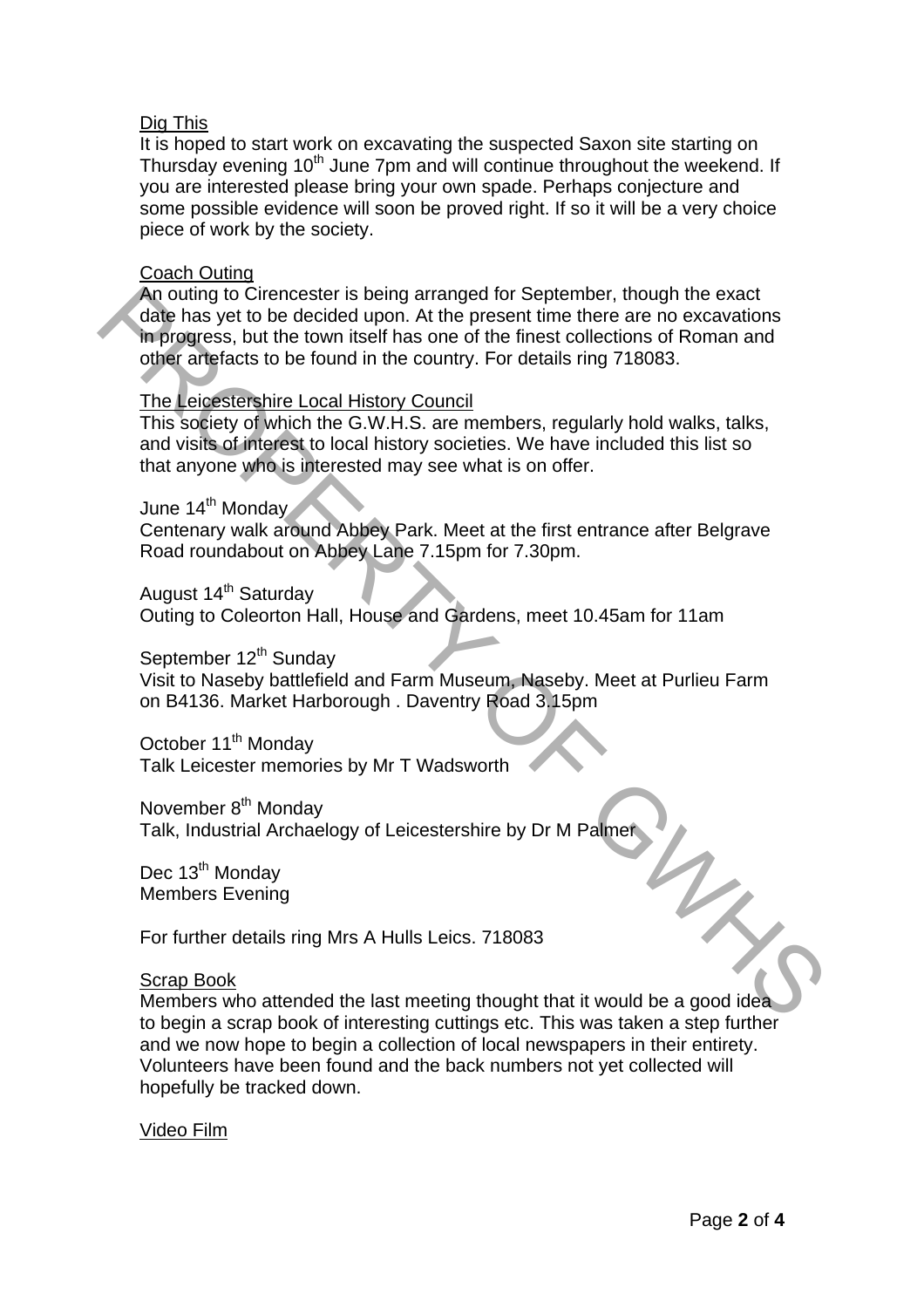Copies of the video film 'The Vanishing Village' are now available from the society at a cost of £12.50. Proceeds from sales will go towards our own museum project.

#### **Transactions**

Our apologies to those people who were disappointed at the open day, more Transactions will be available as soon as they are printed.

#### Auditors footnote

For the first time and hopefully not the last, the newsletter has a contribution from one of our members. This will give the newsletter something interesting for members as it is difficult not to be boring when just reporting things done or events to be done. So come on, let's have more articles from members. Thanks you very much for the first

ED's

Next committee meeting will be held at White Gate Farm, Newton Lane, Wigston Magna Wednesday 21<sup>st</sup> July at 7.30pm.

### **NOTES FROM THE FIELD**

Over the past twelve months an extensive search has been carried out by members of 'The Leicester Search Society' and myself, on the small fields known as Hoards Closes opposite the cemetery on the A50. In the near future all these fields will be covered by a new housing estate to be known as Wigston Harcourt, so all that lies buried from the past will be lost forever

. Our search started last summer with the aid of Metal Detectors, and although two fields had already been stripped of Top soil, where most artefacts are usually found we were able to turn up some very interesting items. The first find came shortly after switching on the detector, a rather nice Coronation Medallion of Edward VII. 1902, this was soon followed by a silver 1/4 Dollar in fine condition (Those Yanks were everywhere). During the next few visits to the fields many coins were found, but most were in poor condition owing to the use of artificial fertilizers on the land over the past 30 years, these tend to eat away at any metal object that lies buried in the top soil. The coins ranged from the reign of George I. 1714 to the modern Micky Mouse money we all use today. It's interesting to note that 50% of the coins found were from the reign of George III I760-I820 these included a very nice Cartwheel Penny 1797, and a counterfeit Shilling 1820 made of Brass with a Silver wash over the top. **Audions footoner**<br> **Audions footoner meand hopefully not the last, the newsletter has a contribution<br>
from one of our members. This will give the newsletter something interesting<br>
for neembers as it is difficult not to be** 

July 6th. 1981 and the topsoil was now being taken from the 2½ acre field by the stream. Streams are always worth a close inspection, so first stop was the bottom of the field, and sure enough after about five minutes searching a very loud signal cane from my head-phones, maybe a plough share thought I , but no, from 15" down in the clay came a complete Horseshoe ( Guildhall Type 14.th. Century) this was soon followed by another smaller one, then came a couple of Medieval Cart Nails, used in the construction of Wagon wheels, these were approx. 6" long with a 2" square head, tapering down to a needle like point, and still very sharp. Before the evening was over I had recovered two more